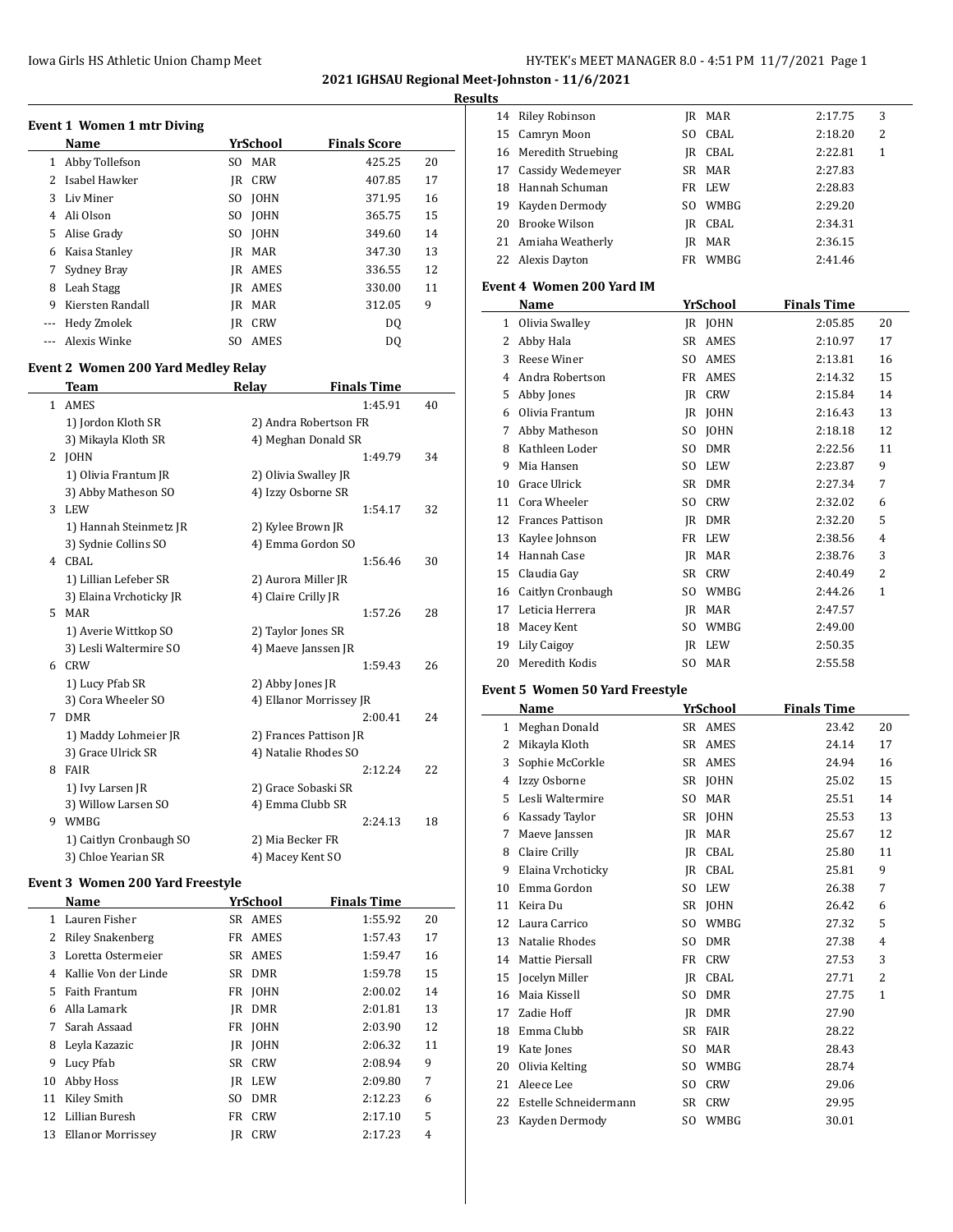| IY-TEK's MEET MANAGER 8.0 - 4:51 PM 11/7/2021 Page 2 |
|------------------------------------------------------|
|------------------------------------------------------|

**2021 IGHSAU Regional Meet-Johnston - 11/6/2021 Results**

|              | (Event 5 Women 50 Yard Freestyle) |                |             |                    |                |
|--------------|-----------------------------------|----------------|-------------|--------------------|----------------|
|              | Name                              |                | YrSchool    | <b>Finals Time</b> |                |
| 24           | Paige Craun                       |                | IR FAIR     | 31.00              |                |
| 25           | Lily Caigoy                       | IR             | LEW         | 32.02              |                |
| 26           | Ivy Larsen                        | IR             | FAIR        | 32.25              |                |
| 27           | Anna Lunning                      | IR.            | LEW         | 32.43              |                |
|              | Event 6 Women 100 Yard Butterfly  |                |             |                    |                |
|              | Name                              |                | YrSchool    | <b>Finals Time</b> |                |
| $\mathbf{1}$ | Mikayla Kloth                     |                | SR AMES     | 56.27              | 20             |
| 2            | Jordon Kloth                      | SR.            | AMES        | 58.44              | 17             |
| 3            | <b>Elizabeth Powers</b>           | SO.            | AMES        | 59.57              | 16             |
| 4            | Maia Tecklenburg                  | FR             | <b>JOHN</b> | 1:00.68            | 15             |
| 5            | Abby Matheson                     | S <sub>0</sub> | <b>JOHN</b> | 1:01.71            | 14             |
| 6            | Maddy Lohmeier                    | IR             | <b>DMR</b>  | 1:06.00            | 13             |
| 7            | Grace Ulrick                      | <b>SR</b>      | <b>DMR</b>  | 1:06.66            | 12             |
| 8            | Cora Wheeler                      | SO.            | <b>CRW</b>  | 1:06.77            | 11             |
| 9            | Katie Ramos                       | S <sub>O</sub> | LEW         | 1:08.40            | 9              |
| 10           | Olivia Neville                    | SO.            | JOHN        | 1:08.90            | 7              |
| 11           | Hannah Case                       | IR             | MAR         | 1:11.57            | 6              |
| 12           | Zadie Hoff                        | IR.            | <b>DMR</b>  | 1:12.34            | 5              |
| 13           | Emma Roby                         | IR.            | <b>CRW</b>  | 1:15.38            | $\overline{4}$ |
| 14           | Kate Spitznagle                   | SO.            | CBAL        | 1:19.17            | 3              |
| 15           | <b>Emily Lee</b>                  | FR             | CBAL        | 1:23.30            | $\overline{2}$ |
| 16           | Chloe Yearian                     | SR             | WMBG        | 1:23.80            | $\mathbf{1}$   |
| 17           | Luciana Gruber                    | SO.            | CBAL        | 1:24.03            |                |
| 18           | Hannah Schuman                    | FR             | <b>LEW</b>  | 1:24.47            |                |
| 19           | <b>Tyler Tingley</b>              | FR             | LEW         | 1:35.42            |                |

#### **Event 7 Women 100 Yard Freestyle**

 $\overline{a}$ 

|              | Name              |                | YrSchool    | <b>Finals Time</b> |                |
|--------------|-------------------|----------------|-------------|--------------------|----------------|
| $\mathbf{1}$ | Meghan Donald     | SR             | AMES        | 51.46              | 20             |
| 2            | Sophie McCorkle   | SR             | AMES        | 54.37              | 17             |
| 3            | Gianna Stasi      | S <sub>O</sub> | <b>JOHN</b> | 54.38              | 16             |
| 4            | Saylor Horras     | FR             | AMES        | 54.75              | 15             |
| 5            | Kylee Brown       | <b>IR</b>      | LEW         | 54.92              | 14             |
| 6            | Elaina Vrchoticky | <b>IR</b>      | CBAL        | 54.98              | 13             |
| 7            | Lesli Waltermire  | S <sub>0</sub> | <b>MAR</b>  | 56.12              | 12             |
| 8            | Alla Lamark       | <b>IR</b>      | <b>DMR</b>  | 56.14              | 11             |
| 9            | Kassady Taylor    | <b>SR</b>      | <b>JOHN</b> | 56.50              | 9              |
| 10           | Claire Crilly     | <b>JR</b>      | CBAL        | 56.60              | 7              |
| 11           | Hailey Jensen     | S <sub>0</sub> | <b>JOHN</b> | 57.35              | 6              |
| 12           | Taylor Jones      | <b>SR</b>      | <b>MAR</b>  | 58.64              | 5              |
| 13           | Laura Carrico     | S <sub>0</sub> | <b>WMBG</b> | 59.80              | 4              |
| 14           | Kiley Smith       | S <sub>0</sub> | <b>DMR</b>  | 59.87              | 3              |
| 15           | Emma Gordon       | S <sub>O</sub> | LEW         | 59.96              | $\overline{2}$ |
| 16           | Natalie Rhodes    | S <sub>0</sub> | <b>DMR</b>  | 1:00.14            | $\mathbf{1}$   |
| 17           | Kate Jones        | S <sub>O</sub> | MAR         | 1:02.15            |                |
| 18           | Mattie Piersall   | FR             | <b>CRW</b>  | 1:02.30            |                |
| 19           | Olivia Kelting    | S <sub>0</sub> | WMBG        | 1:03.61            |                |
| 20           | Aleece Lee        | S <sub>O</sub> | <b>CRW</b>  | 1:03.69            |                |
| 21           | Annika Twedt-Ball | <b>SR</b>      | <b>CRW</b>  | 1:06.14            |                |
| 22           | Emma Clubb        | <b>SR</b>      | <b>FAIR</b> | 1:06.59            |                |
| 23           | Macey Kent        | S <sub>O</sub> | WMBG        | 1:07.29            |                |
| 24           | Grace Sobaski     | <b>SR</b>      | <b>FAIR</b> | 1:07.94            |                |
| 25           | Anna Lunning      | <b>JR</b>      | LEW         | 1:12.73            |                |
| 26           | Sydney Nelson     | S <sub>0</sub> | CBAL        | 1:14.39            |                |
| 27           | Viola Welsh       | IR             | <b>FAIR</b> | 1:14.46            |                |

| <b>Event 8 Women 500 Yard Freestyle</b> |                         |                |                 |                    |                |
|-----------------------------------------|-------------------------|----------------|-----------------|--------------------|----------------|
|                                         | Name                    |                | <b>YrSchool</b> | <b>Finals Time</b> |                |
| $\mathbf{1}$                            | <b>Faith Frantum</b>    |                | FR JOHN         | 5:07.09            | 20             |
| 2                                       | Olivia Frantum          | IR             | <b>IOHN</b>     | 5:14.48            | 17             |
| 3                                       | <b>Riley Snakenberg</b> | FR             | <b>AMES</b>     | 5:15.39            | 16             |
| 4                                       | <b>Elizabeth Powers</b> | S <sub>O</sub> | AMES            | 5:18.96            | 15             |
| 5                                       | Lauren Fisher           | SR             | AMES            | 5:21.21            | 14             |
| 6                                       | Kallie Von der Linde    | SR             | <b>DMR</b>      | 5:22.61            | 13             |
| 7                                       | Raegan Owenson          | SO.            | <b>JOHN</b>     | 5:26.83            | 12             |
| 8                                       | Kathleen Loder          | SO.            | <b>DMR</b>      | 5:31.39            | 11             |
| 9                                       | Margaret Joyce          | IR             | <b>DMR</b>      | 5:48.06            | 9              |
| 10                                      | Katie Ramos             | S <sub>O</sub> | <b>LEW</b>      | 5:51.98            | 7              |
| 11                                      | Jocelyn Miller          | IR             | CBAL            | 6:10.90            | 6              |
| 12                                      | Camryn Moon             | SO.            | CBAL            | 6:12.53            | 5              |
| 13                                      | Claudia Gay             | <b>SR</b>      | <b>CRW</b>      | 6:16.48            | 4              |
| 14                                      | Riley Robinson          | IR             | <b>MAR</b>      | 6:19.17            | 3              |
| 15                                      | Lillian Buresh          | FR             | <b>CRW</b>      | 6:21.12            | $\overline{2}$ |
| 16                                      | Cassidy Wedemeyer       | <b>SR</b>      | <b>MAR</b>      | 6:40.10            | 1              |
| 17                                      | Devin Smeby             | FR             | <b>CRW</b>      | 6:50.02            |                |
| 18                                      | <b>Tyler Tingley</b>    | FR             | <b>LEW</b>      | 7:01.88            |                |
| 19                                      | Abby Carr               | FR             | <b>WMBG</b>     | 7:05.25            |                |
| 20                                      | Grace Huch              | SO.            | <b>WMBG</b>     | 7:08.00            |                |
| 21                                      | Alexis Dayton           | FR             | <b>WMBG</b>     | 7:17.86            |                |
| ---                                     | <b>Abby Hoss</b>        | IR             | <b>LEW</b>      | <b>DNF</b>         |                |

# **Event 9 Women 200 Yard Freestyle Relay**

|              | Team                             | Relay                   | <b>Finals Time</b> |    |
|--------------|----------------------------------|-------------------------|--------------------|----|
| $\mathbf{1}$ | AMES                             |                         | 1:36.39            | 40 |
|              | 1) Sophie McCorkle SR            | 2) Saylor Horras FR     |                    |    |
|              | 3) Mikayla Kloth SR              | 4) Meghan Donald SR     |                    |    |
| 2            | <b>JOHN</b>                      |                         | 1:41.97            | 34 |
|              | 1) Lydia Yeutsy                  | 2) Kassady Taylor SR    |                    |    |
|              | 3) Faith Frantum FR              | 4) Izzy Osborne SR      |                    |    |
| 3            | <b>MAR</b>                       |                         | 1:43.79            | 32 |
|              | 1) Maeve Janssen JR              | 2) Averie Wittkop SO    |                    |    |
|              | 3) Lesli Waltermire SO           | 4) Taylor Jones SR      |                    |    |
| 4            | <b>LEW</b>                       |                         | 1:44.18            | 30 |
|              | 1) Hannah Steinmetz JR           | 2) Emma Gordon SO       |                    |    |
|              | 3) Mia Hansen SO                 | 4) Sydnie Collins SO    |                    |    |
| 5.           | <b>DMR</b>                       |                         | 1:44.76            | 28 |
|              | 1) Maddy Lohmeier JR             | 2) Kathleen Loder SO    |                    |    |
|              | 3) Kallie Von der Linde SR       | 4) Alla Lamark JR       |                    |    |
| 6            | CBAL                             |                         | 1:46.13            | 26 |
|              | 1) Aurora Miller JR              | 2) Lillian Lefeber SR   |                    |    |
|              | 3) Claire Crilly JR              | 4) Elaina Vrchoticky JR |                    |    |
| 7            | <b>CRW</b>                       |                         | 1:47.75            | 24 |
|              | 1) Lucy Pfab SR                  | 2) Ellanor Morrissey JR |                    |    |
|              | 3) Cora Wheeler SO               | 4) Abby Jones JR        |                    |    |
| 8            | <b>WMBG</b>                      |                         | 1:54.57            | 22 |
|              | 1) Olivia Kelting SO             | 2) Kayden Dermody SO    |                    |    |
|              | 3) Caitlyn Cronbaugh SO          | 4) Laura Carrico SO     |                    |    |
| 9            | <b>FAIR</b>                      |                         | 2:05.44            | 18 |
|              | 1) Paige Craun JR                | 2) Viola Welsh JR       |                    |    |
|              | 3) Ivy Larsen JR                 | 4) Emma Clubb SR        |                    |    |
|              | ant 10 Waman 100 Vard Rackstroka |                         |                    |    |

# **Event 10 Women 100 Yard Backstroke**

| Name           | YrSchool | <b>Finals Time</b> |    |
|----------------|----------|--------------------|----|
| 1 Abby Hala    | SR AMES  | 58.50              | 20 |
| 2 Jordon Kloth | SR AMES  | 58.62              | 17 |